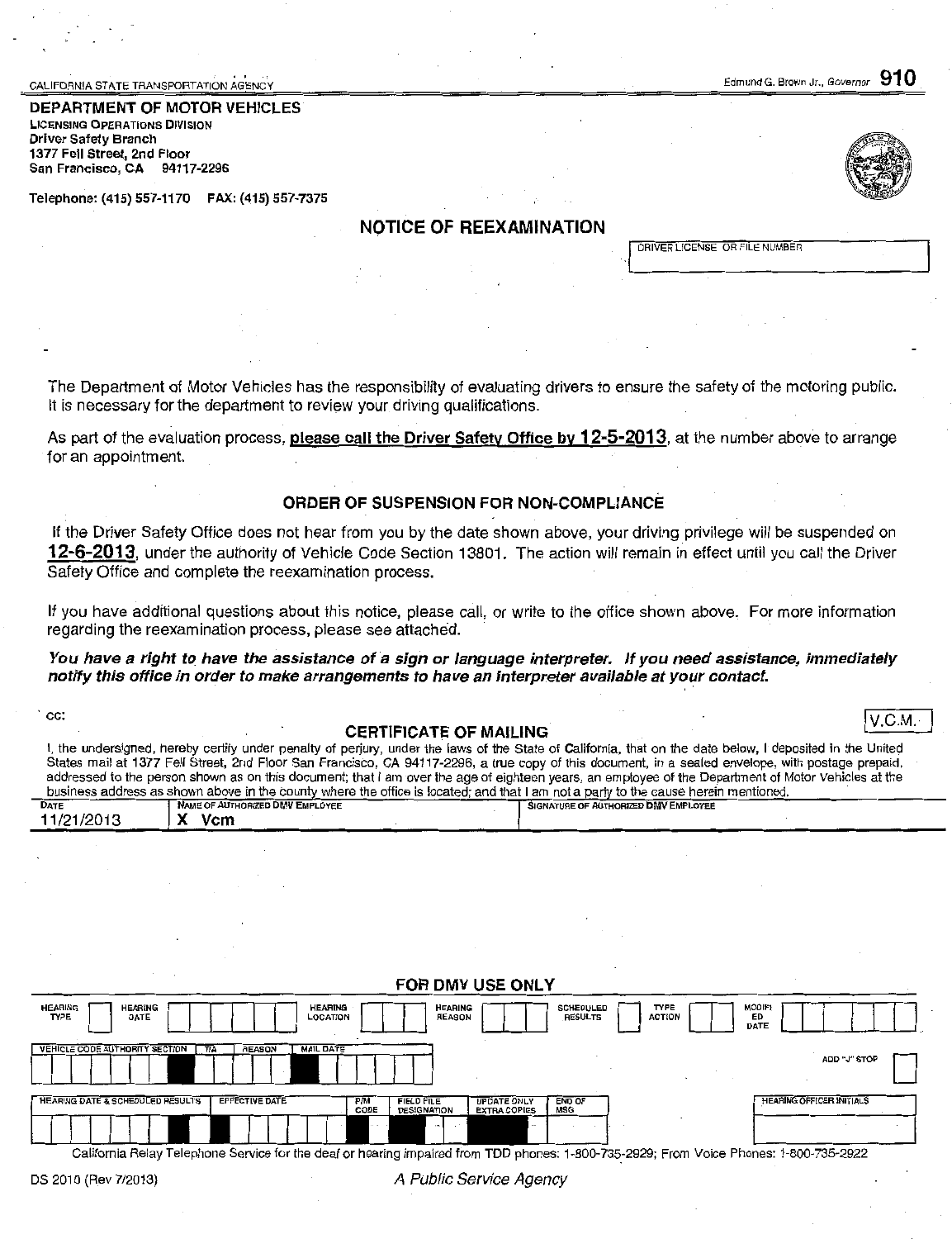

A Public Service Agency

#### **REEXAMINATION INFORMATION**

#### (13800- 13801 California Vehicle Code Sections)

DMV has the authority to investigate and reexamine your ability to operate a motor vehicle safely due to a physical or mental condition, or a poor driving record. DMV receives information from many sources, such as: physicians, unsolicited letters, or law enforcement.

#### **DURING THE REEXAMINATION:**

The Driver Safety Hearing Officer may ask a wide range of questions about your driving history and about specific incidents on your driving record, questions about your health and medical history. Questions will also be asked about the rules of the road and how you would handle specific driving situations.

You may be asked to provide medical reports from your physician, medical records, or similar documents. All information concerning your health and medical history are confidential by law, and the department cannot divulge this information to any outside party.

NOTE: All Driver Safety contacts are recorded.

# **REQUIRED TESTS:**

You may be required to submit to a vision test, a written test of your knowledge of the rules of the road, and a driving test. You may want to review the California Driver's Handbook to prepare for the evaluation.

If a driving test is required as part of the reexamination process, you will be scheduled for a separate driving test appointment. A licensed driver should accompany you to your driving test appointment. **If you do not hold a valid driver license, you must be accompanied by a licensed driver.** When taking a driving test, you must provide a vehicle in which to take the test. The vehicle must be currently registered and in proper working order. You must present minimum liability coverage under the authority of Vehicle Code Section 12804.9(a)(1)(D). After the driving test, the examiner will discuss your driving performance and give you a copy of the driving test results.

# **POSSIBLE DECISIONS FOLLOWING THE REEXAMINATION:**

The Driver Safety Hearing Officer decides whether any action should be taken against your driving privilege in the interest of public safety. If so, such action may be a restriction, probation, suspension, or revocation of the driving privilege. You will be notified in writing of the decision and would have the right to a hearing to contest any adverse action.

If you do not appear for the reexamination as scheduled, your driving privilege will be suspended under the authority of Vehicle Code Section 13801, until such time as you do appear and complete the reexamination.

More information may be obtained from the DMV website at: http://www.dmv.ca.gov/